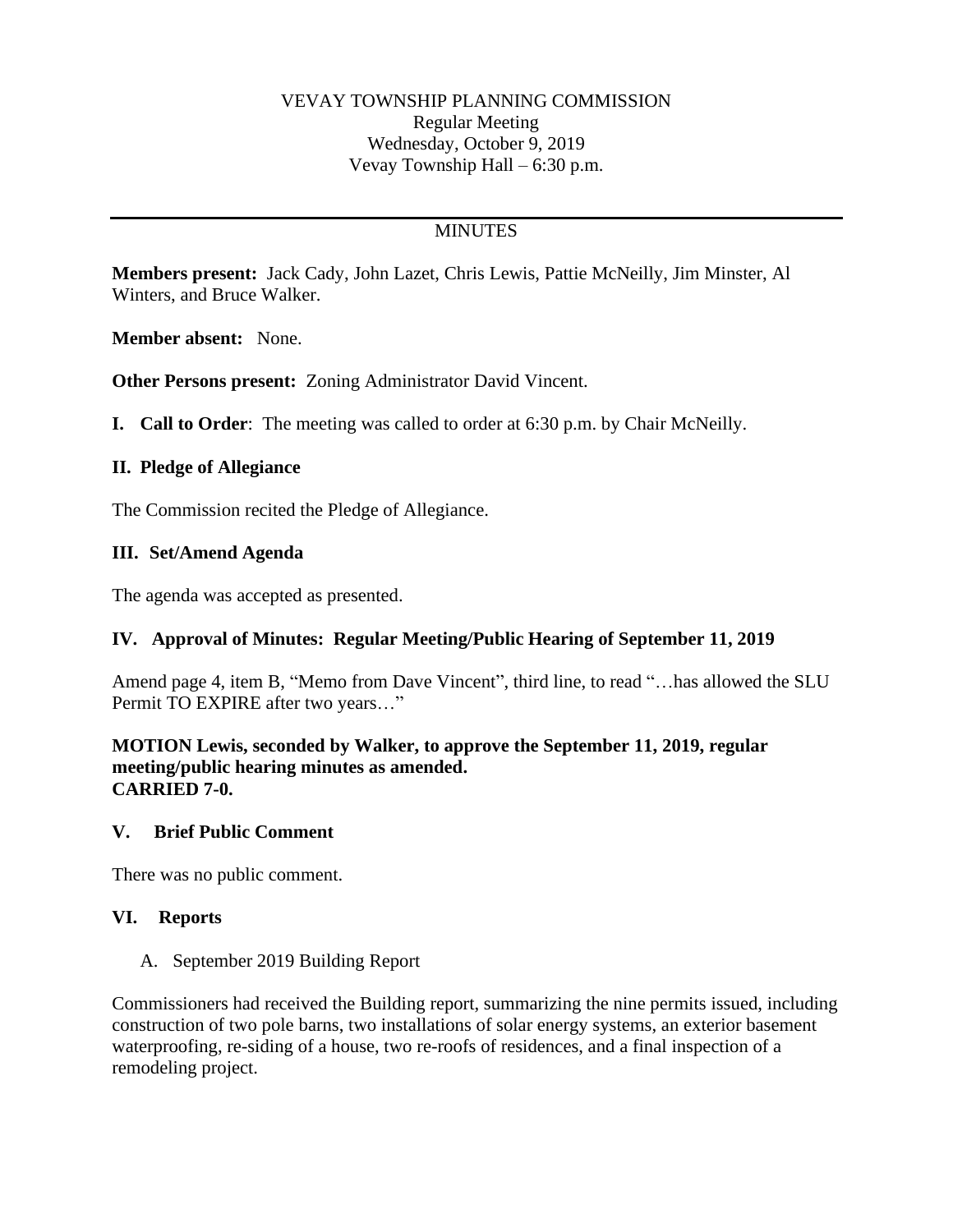## B. *September* August 2019 Zoning/Enforcement Report by David Vincent

Commissioners had received the Code Enforcement report, summarizing the 23 complaints received so far in 2019, indicating 12 complaints have been closed due to resolution, compliance, or information being provided to the complainant. The eleven pending complaints are in various stages of being addressed or remediated, and include: three concerning junk/buildings; two concerning trash on property and vehicle parking; metal roofing coming off of a barn; living in a camper and not the unlivable house; two non-compliant signs; inappropriate outside storage on a rear lot line; and a complaint of deliberate blocking of an easement road to a business.

Commission – discussed various properties with Mr. Vincent.

C. Report from John Lazet re: ZO amendment on Mining of Earthen Materials

Comm. Lazet – noted that everyone now had in front of them comments from one of the Board of Trustee members with suggested changes. When the amendment was discussed in September by the Board, several issues were raised, and the Board member asked for more time to think through the proposed amendment. The request for time was granted by the Board.

Commission – had discussion on the purpose of the escrow, and when any amounts remaining in the escrow after issuance of a SLU permit should be refunded or converted to an operating escrow to cover the costs outlined in Subsection 8(G). There was further discussion on appropriate costs to be covered by an escrow, and on having the Township auditor weigh in on the proper uses of an escrow.

D. Michigan Trapshooting Assoc. 2019 Environmental Management Plan

Commissioners had received copies of the Environmental Management Plan, submitted by the MTA as required by their newly revised SLU permit.

E. City of Mason Pubic Notices:

a. Requested by Paul Davis Corp. for SLU permit /FINAL Site Plan The requested SLU permit is for a proposed "…new construction of a 27,000 sq. ft. building to include offices and storage related to their business of home damage restoration services, on property located on the northeast corner of Temple Street and Kipp Road…". The public hearing before the City of Mason Planning Commission will be held on Tuesday, October 15, 2019.

> b. Requested by Giguere Realty Company for Raynor Ponds Phase 4 FINAL Site Plan

The Final Site plan is for "…development of a new 20 home residential subdivision….located north of the intersection of Stratford and Eaton roads…". The public hearing before the City of Mason Planning Commission will be held on Tuesday, October 15, 2019.

## **VII. Pending Business**

A. Proposed ZO Amendment Re: Chapter 3 Section 27 Solar Energy Systems